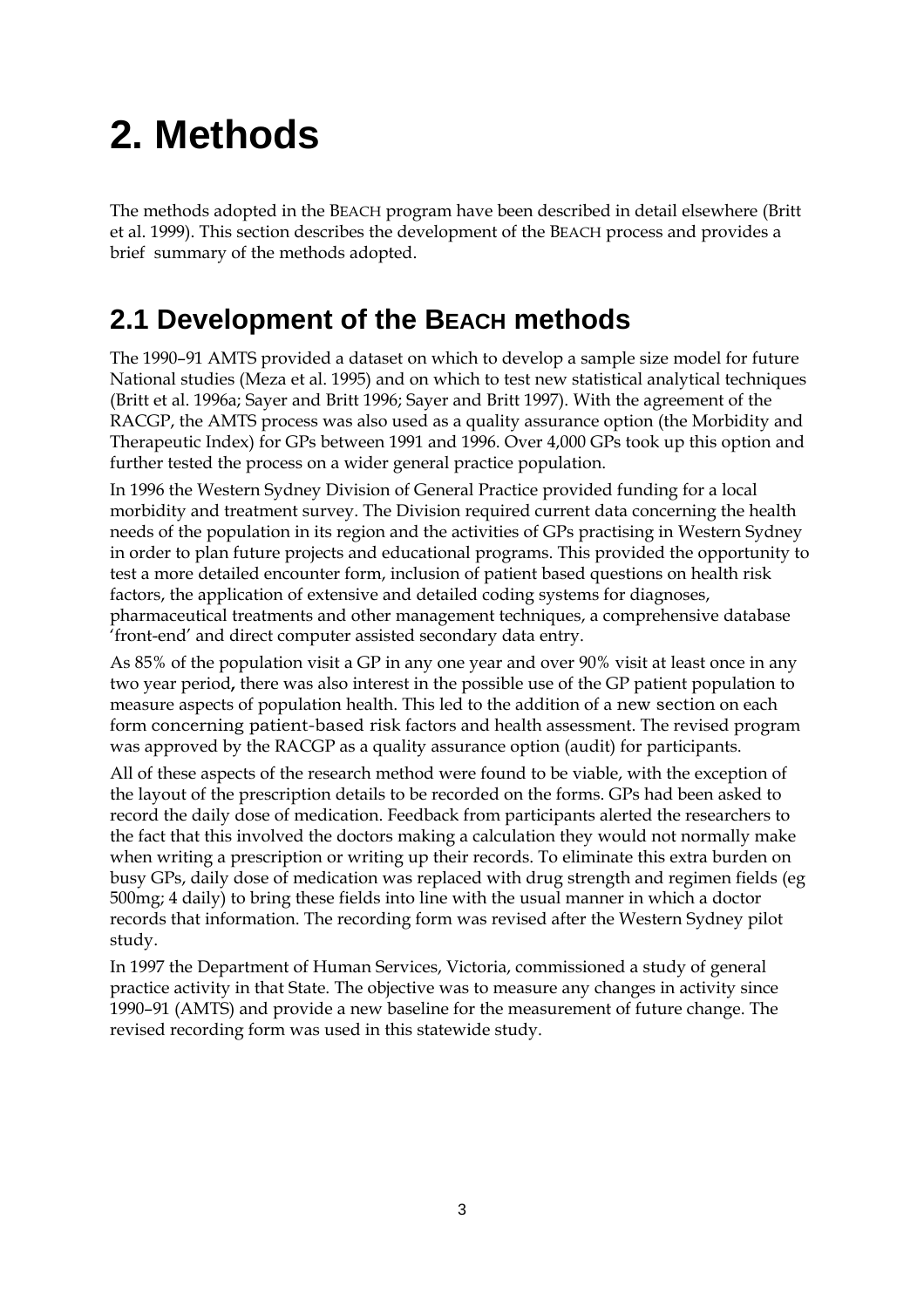When establishing the consortium of government departments and instrumentalities and industry participants to support the BEACH program there were some additional data elements identified for which there was a current lack of national information. As a result a number of fields were added to the form for the national BEACH program. These included patient Veterans' Affairs card status, indication of problems regarded by the GP as likely to be work related and space for GP recording of specific orders for pathology tests and imaging.

# **2.2 BEACH methods**

In summary, a random sample of approximately 1,000 recognised GPs per year each records details about 100 doctor–patient encounters of all types on structured paper encounter forms.

The source population includes all recognised GPs who have claimed a minimum of 375 general practice Medicare items (items 1–51) in the most recently available three-month Health Insurance Commission (HIC) data period. This equates with a cut-off of 1,500 Medicare claims a year and ensures inclusion of the majority of part-time GPs whilst excluding those who are not in private practice but claim for a few consultations a year. The General Practice Branch of the Commonwealth Department of Health and Aged Care (DHAC) draws a sample every three months.

The randomly selected GPs are approached by letter with telephone follow-up. GPs who agree to participate are set an agreed recording date approximately three to four weeks ahead. A research pack is sent to each participant about ten days before their planned recording date. The research pack contains a covering letter, a project information sheet, a GP profile questionnaire, a pad of 105 recording forms (to allow for some error), a detailed set of instructions, a height and weight measure conversion (to metric) chart (for body mass index), a sample completed form with explanation, a pictorial 'standard drinks' chart to help patients answer questions on alcohol intake, additional instructions for completing supplementary questions on each form, a reply-paid envelope and several copies of a patient information sheet. The patient information sheet gives patients the choice to 'opt out' and not have details of their consultation included in the study by informing their GP of this decision. A telephone reminder is made to each GP participant in the first days of the agreed recording period. Non-returns are followed up by regular telephone calls.

Each participating GP earns 25 audit points towards their quality assurance (QA) requirements. As part of this QA process they receive an analysis of their own results compared with those of nine other unidentified practitioners who recorded at approximately the same time. Comparison with the national average and with targets relating to the National Health Priority Areas is also made. In addition GPs receive some educational material related to the identification and management of patients who smoke or who consume alcohol at hazardous levels.

#### **2.2.1 Data elements**

The BEACH recording forms build on those used in the earlier work of the Family Medicine Research Centre but with considerably more detail about each encounter. In particular BEACH includes details of all types of encounters whether paid by Medicare, by another source, or unpaid. Indirect consultations for which GPs are not remunerated are also included and there are more details about the characteristics of patients attending general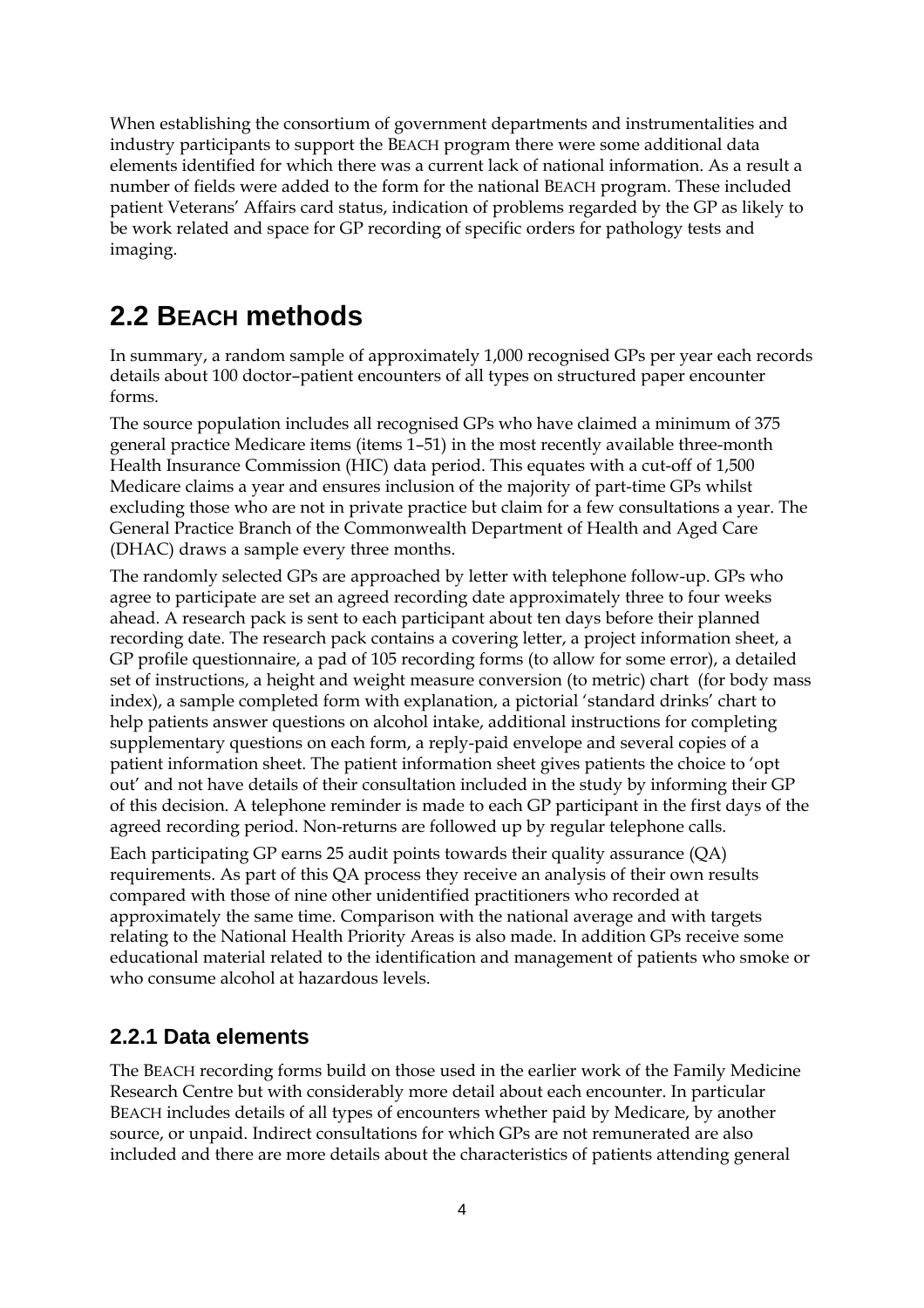practice. For the first time information was collected about pharmacological management including that for drugs advised for over the counter purchase (OTCs) and drugs supplied by the GP. More specific details of dosage and regimen have also been added to the data collection process. Unlike the AMTS, orders for pathology tests, imaging referrals to specialists, allied health professionals and emergency departments, and hospital admissions are related to the specific morbidity under management. The specific types of pathology tests and imaging ordered at the encounter are also included, whereas in earlier studies these orders were only broadly grouped (i.e. blood, urine, culture tissue).

BEACH includes three inter-related data collections: encounter data, GP characteristics, and patient health status. An example of the form used to collect the encounter data and the data on patient health status is included as Appendix I. The GP characteristics questionnaire is included as Appendix II.

**Encounter data** includes information about the consultation itself: date of consultation; type of consultation (direct, indirect); Medicare item number (where applicable); specified other forms of payment; clinical services provide at indirect encounters.

Information about **the patient** includes: date of birth; gender; status to the practice (new/seen before); postcode of residence; health care card status (yes/no); Veterans' Affairs status (Gold/White); non-English speaking background (yes/no); Aboriginal (yes/no) (selfidentification); Torres Strait Islander (yes/no) (self-identification); patient reasons for encounter (up to three).

The **content of the encounter** is described in terms of the problems managed and the management techniques applied to each of these problems. Data elements include: up to four diagnoses/problems; the status of each problem (new to patient/managed before) and whether it was thought to be work related.

**Management data** for each problem include: medications prescribed, over the counter drugs advised and other drugs supplied by the GP. Details for each **medication** comprise: brand name; form (where required); strength; regimen; status (new drug this problem this patient/continuation) and number of repeats. **Non-pharmacological management** of each problem includes counselling and therapeutic procedures, new referrals and pathology and imaging ordered.

**GP characteristics** include: age and gender; years in general practice; number of GP sessions worked per week; number of full-time and part-time GPs working in the practice (to generate practice size); consultations in languages other than English; postcode of major practice address; country of graduation; postgraduate general practice training and FRACGP status; membership of professional organisations; brand substitution behaviour (Appendix II).

**Supplementary analysis of nominated data (SAND):** A section on the bottom of each recording form investigates aspects of patient health or health care delivery in general practice not covered by the consultation-based information (see Appendix I). The year-long data-collection period is divided into 10 blocks, each of five weeks and designed to include data from 100 GPs. Each GP's recording pack of 100 forms is made up of: 40 forms which contain questions about patient well-being, height, weight and alcohol intake; 40 which have a single question about the patient's smoking status together with questions on other subjects nominated for that block; and 20 forms with other nominated questions.

The results of the SAND sub-studies will be reported in a separate publication.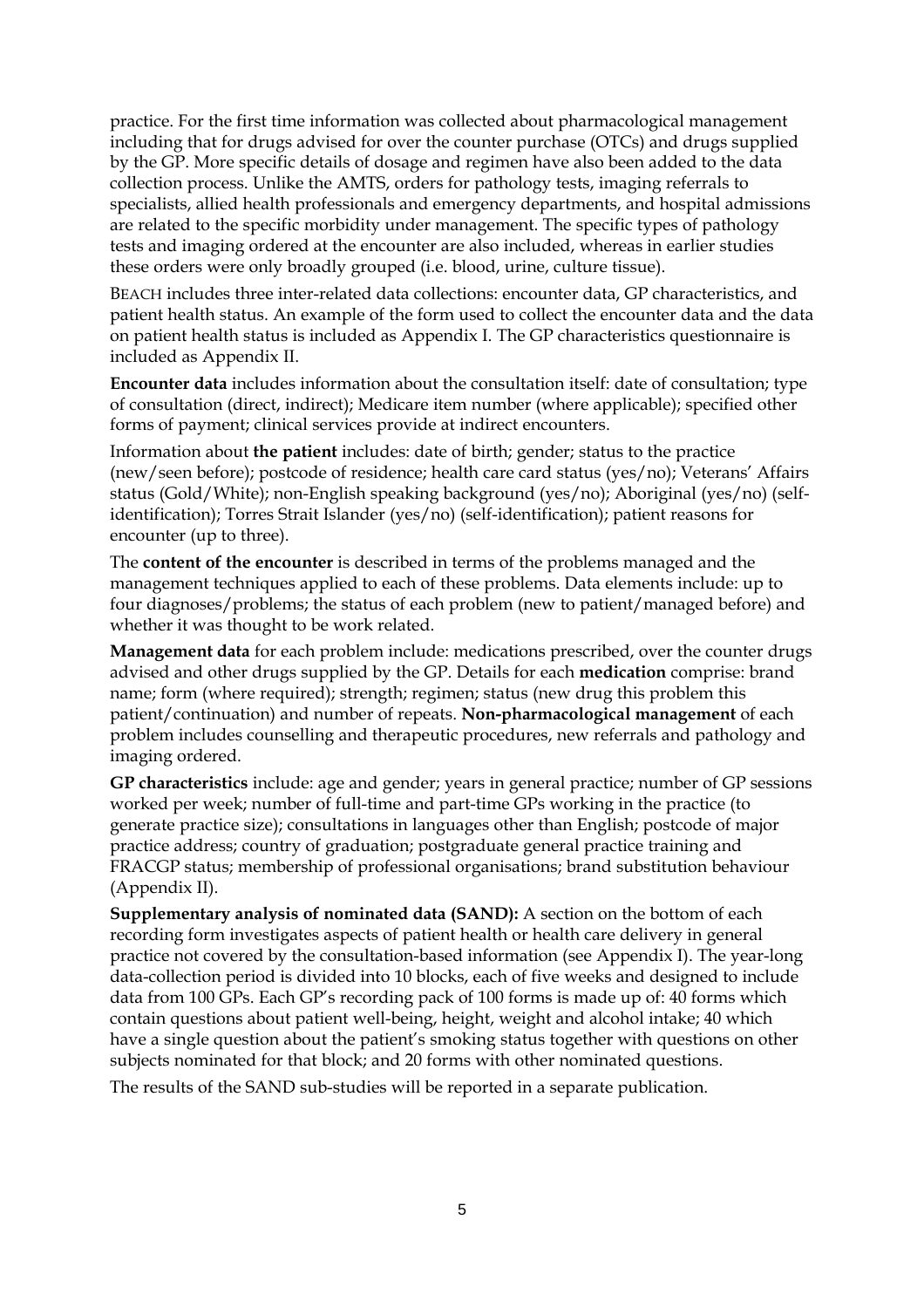## **2.2.2 BEACH relational database**

The BEACH relational database is described diagrammatically in Figure 2.1. Note that all variables can be directly related to GP and patient characteristics and to the encounter. Reasons for encounter have only an indirect relationship with problems managed. All types of management are directly related to the problem being treated.



**Figure 2.1: The BEACH relational database**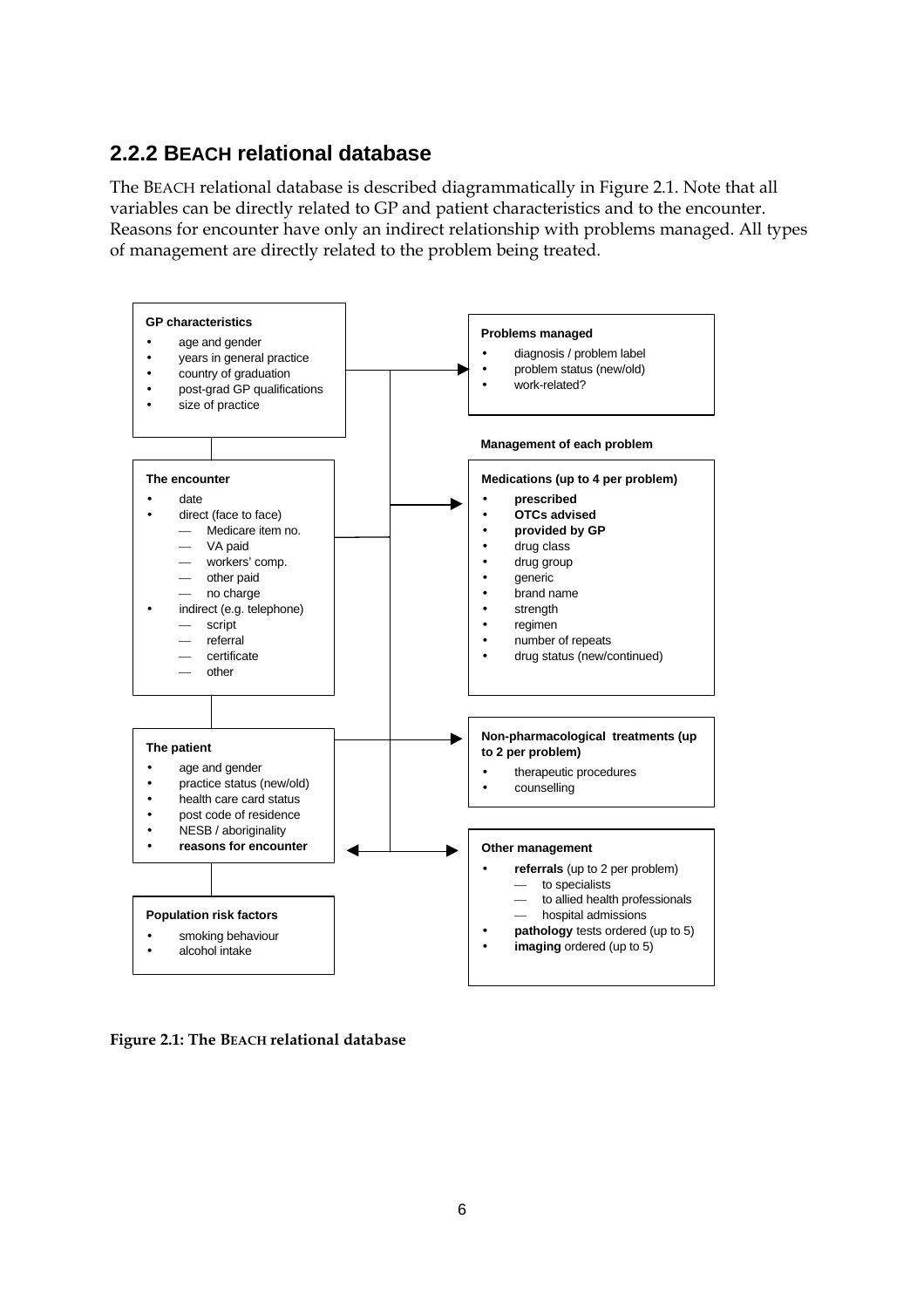# **2.2.3 Statistical methods**

The analysis of the BEACH database is conducted through SAS version 6.12 (1996) and the encounter is the primary unit of analysis. Proportions (%) are only used when describing the distribution of an event that can arise only once at an consultation (e.g. age, gender or item numbers) or to describe the distribution of events within a class of events (e.g. problem *A* as a % of total problems).

Rates per 100 encounters are used when an event can occur more than once at the consultation (e.g. RFEs, problems managed or medications). Rates per 100 problems are also used when a management event can occur more than once per problem managed (e.g. prescribed drugs; orders for pathology). In general, the following results present the number of observations (n), rate per 100 encounters and the 95% confidence intervals.

The BEACH study is essentially a random sample of GPs, each providing data about a cluster of encounters. Cluster sampling study designs in general practice research violate the simple random sample (SRS) assumption because the probability of an encounter being included is a function of the probability of the GP being selected (Sayer 1999).

There is also a secondary probability function of particular encounters being included in the GP's cluster and this increases the likelihood of sampling bias. In addition, there will be inherent relationships between encounters from the same cluster and this creates a statistical bias. For example, female GPs tend to see more female patients than their male counterparts; a group of patients of one GP may receive different treatments to those received by patients of another GP, reflecting different practice styles. The probability of gaining a representative sample of encounters is therefore reduced by the potential sampling and statistical bias, decreasing the accuracy of national estimates.

When an investigator violates the SRS assumption, analytical techniques that consider the study design should be employed. In this report the standard error calculations used in the 95% confidence intervals incorporate both the single-stage clustered study design and sample weighting according to Kish's description of the formulae (Kish 1965). SAS is limited in its capacity to calculate the standard error for the current study design, so additional programming has been required to incorporate the formulae.

## **2.2.4 Classification of data**

Patient reasons for encounter, problems managed, therapeutic procedures, other nonpharmacological treatments, referrals, and pathology and imaging ordered are coded using ICPC-2 PLUS (Britt 1997a). This is an extended vocabulary of terms classified according to the International Classification of Primary Care (Version 2) (ICPC-2), a product of the World Organization of Family Doctors (WONCA) (Classification Committee of the World Organization of Family Doctors 1997). The ICPC is regarded as the international standard for data classification in primary care.

#### **The International Classification of Primary Care**

Until the mid 1970s most morbidity data collected in general practice research were classified according to the International Classification of Diseases (ICD). The many symptoms which present in general practice were difficult to code with a classification originally designed for application to mortality statistics and with a disease-based structure.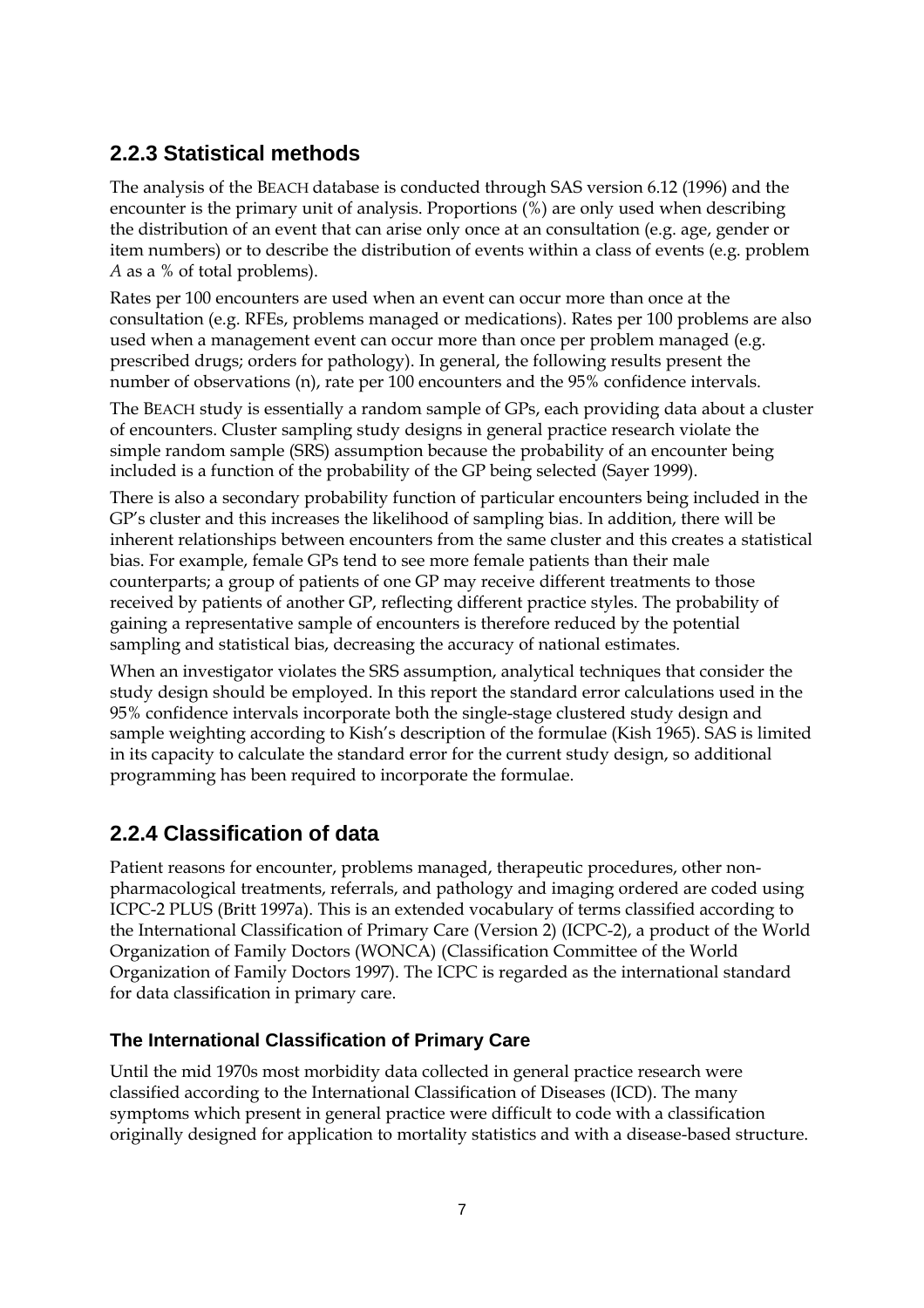Recognising this problem, the Classification Committee of the World Organization of Family Doctors (WONCA) developed the International Classification of Health Problems in Primary Care (ICHPPC), first published in 1976 with a second edition in 1983 (WONCA 1983). Although this provided a section for the classification of some undiagnosed symptoms, it was still based on the ICD structure and the available symptom rubrics were inadequate. A new classification was needed to encompass both the patient's reasons for encounter (RFEs) and the patient's problems.

A RFE classification with a structure different from the ICD-9 framework was first tested in 1983 in an international field trial involving nine countries including Australia. After revisions and additions, the International Classification of Primary Care (ICPC) was first published in 1987. It included the majority of the diagnostic rubrics from ICHPPC and a series of process rubrics (drawn from IC-Process-PC) (1986) to describe the care provided. The second edition, ICPC-2, incorporates inclusion and exclusion criteria and was published in 1998. ICPC has been translated into more than 35 languages and is being used to classify patient reasons for encounter and/or problems managed in Norway, Denmark, Canada, the Netherlands, Belgium, France and the United States (Brage et al. 1996; Lavoie et al. 1995; Viner et al. 1994; Dupuits and Hasman 1995; Jamoulle et al. 1994; Klinkman and Green 1995; Vijlbrief et al. 1995; Zaat et al. 1995).

| <b>Chapters</b>                      |   |   |                                   |   |   |   |  |   |   |   |                            |   |   |   |   |   |   |
|--------------------------------------|---|---|-----------------------------------|---|---|---|--|---|---|---|----------------------------|---|---|---|---|---|---|
| <b>Components</b>                    | A | в | D                                 | F | н | Κ |  | N | P | R | S                          | т | U | W | X | Y | Z |
| 1. Symptoms, complaints              |   |   |                                   |   |   |   |  |   |   |   |                            |   |   |   |   |   |   |
| 2. Diagnostic, screening, prevention |   |   |                                   |   |   |   |  |   |   |   |                            |   |   |   |   |   |   |
| 3. Treatment, procedures, medication |   |   |                                   |   |   |   |  |   |   |   |                            |   |   |   |   |   |   |
| 4. Test results                      |   |   |                                   |   |   |   |  |   |   |   |                            |   |   |   |   |   |   |
| 5. Administrative                    |   |   |                                   |   |   |   |  |   |   |   |                            |   |   |   |   |   |   |
| 6. Other                             |   |   |                                   |   |   |   |  |   |   |   |                            |   |   |   |   |   |   |
| 7. Diagnoses, disease                |   |   |                                   |   |   |   |  |   |   |   |                            |   |   |   |   |   |   |
| General<br>A                         |   |   | Musculoskeletal                   |   |   |   |  |   | U |   | Urinary                    |   |   |   |   |   |   |
| Blood, blood forming<br>в            | N |   | Neurological                      |   |   |   |  |   | W |   | Pregnancy, family planning |   |   |   |   |   |   |
| Digestive<br>D                       | Ρ |   | Psychological                     |   |   |   |  |   | х |   | Female genital             |   |   |   |   |   |   |
| Eye<br>F                             | R |   | Respiratory                       |   |   |   |  |   | Y |   | Male genital               |   |   |   |   |   |   |
| Ear<br>н                             | S |   | <b>Skin</b>                       |   |   |   |  |   | Z |   | Social                     |   |   |   |   |   |   |
| Circulatory<br>Κ                     | т |   | Metabolic, endocrine, nutritional |   |   |   |  |   |   |   |                            |   |   |   |   |   |   |

ICPC has a bi-axial structure with 17 chapters on one axis (each with an alphabetic code) and seven components on the other (numeric codes). Chapters are based on body systems, with additional chapters for psychological and social problems. **Component 1** includes symptoms and complaints while **Component 7** covers diagnoses. These are independent in each chapter and either can be used for patient RFEs or for problems managed.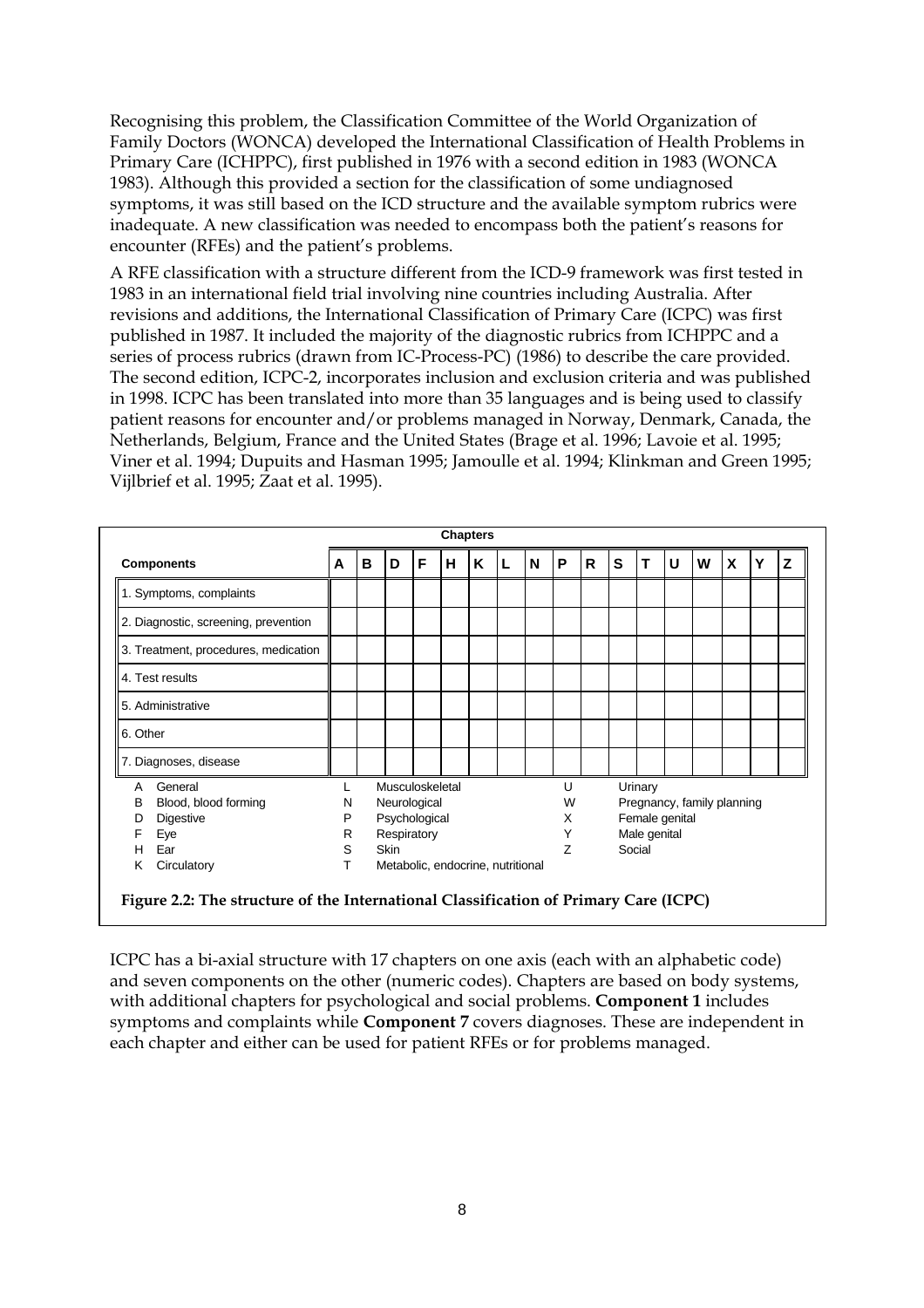**Components 2 to 6** cover the process of care and are common throughout all chapters, each rubric being equally able to be applied to any body system (Figure 2.2). The processes of care ,including referrals, non-pharmacological treatments and orders for pathology and imaging, are classified in these process components of ICPC-2. **Component 2** (Diagnostic screening and prevention) is also often applied in describing the problem managed (e.g. check-up, immunisation).

#### **ICPC-2 PLUS**

The ICPC-2 is an excellent epidemiological tool. The diagnostic and symptomatic rubrics have been selected for inclusion on the basis of their relative frequency in primary care settings or because of their relative importance in measuring the health of the community. It has only about 1,370 rubrics and these are sufficient for meaningful analyses. However, reliability of data entry, using ICPC-2 alone, would require a thorough knowledge of the classification if correct classification of a concept is to be ensured. In 1995, recognising a need for a coding and classification system for general practice electronic health records, the Family Medicine Research Centre (then Unit) developed an extended vocabulary of terms classified according to the ICPC. These terms were derived from those recorded in more than half a million encounter forms by GPs participating in the quality assurance option mentioned earlier.

Each term has its own extended code. For example, while the ICPC code A77 is 'Other viral illness', the PLUS terms provide a list of some 33 specific viral illnesses under A77 (e.g. Ross River Fever—A77 001). This allows far greater specificity in data entry and ensures high inter-reliability between staff. It also facilitates analyses of information about more specific problems when required (Britt 1997a).

In this report some grouping of ICPC-2 rubrics has been made to overcome differences in the level of specificity recorded by GPs in describing patient RFEs or ascribing problem labels. The issue of variance in labelling is discussed below. For example, results are reported for the problem label 'rash'. Individual analysis of 'localised' and 'generalised' rash may have meant that the relative frequencies of each were insufficient to report. Another example is osteoarthritis. There are multiple rubrics into which this problem may fall depending on its body location (i.e. osteoarthritis of the knee has a different ICPC-2 code to osteoarthritis of the shoulder). Osteoarthritis of the back is only a small part of a broader rubric. In this case the grouper here reported as 'osteoarthritis' includes all the ICPC-2 PLUS terms associated with osteoarthritis rather than a number of ICPC-2 rubrics. The codes included in each grouped label are listed in Appendix III.

#### **Classification of pharmaceuticals**

Pharmaceuticals prescribed or provided and over the counter drugs advised by the GP are coded and classified according to an in-house classification the Coding Atlas for Pharmaceutical Substances (CAPS). This is a hierarchical structure that facilitates analysis of data at a variety of levels, for example, drug class, drug group, generic composition and brand name. CAPS is mapped to the Anatomical Therapeutic Chemical classification (ATC) (WHO Collaborating Centre for Drug Statistics Methodology 1998) which is the Australian standard for classifying drugs at the generic level. Strength and regimen are independent fields which, when combined with the CAPS code, give an opportunity to derive prescribed daily dose for any drug or group of drugs.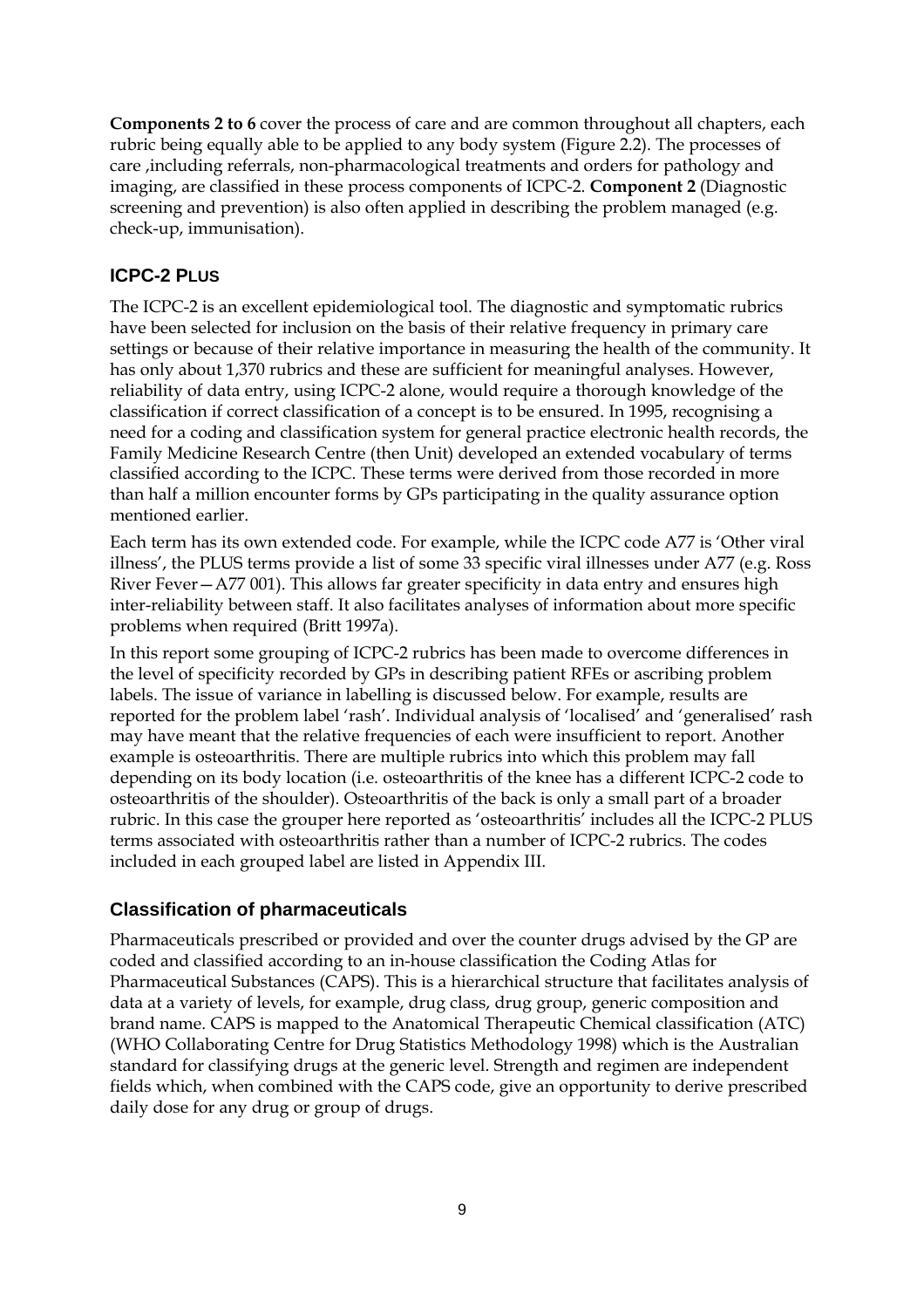#### **Quality assurance**

All morbidity and therapeutic data elements are automatically coded and classified by the computer as staff enter key words or word fragments and select the required term or label from a pick list. A quality assurance program to ensure reliability of data entry includes ongoing development of computer aided error checks ('locks') at the data entry stage and a one in five physical check of data entered versus that on the original recording form.

### **2.2.5 Validity and reliability**

In the development of a database such as BEACH, data gathering moves through specific stages: GP sample selection; cluster sampling around each GP; GP data recording; secondary coding and data entry. At each stage the data can be invalidated by the application of inappropriate methods. The methods adopted to ensure maximum reliability of coding and data entry have been described above. The statistical techniques adopted to ensure valid reporting of recorded data are described in Chapter 4.

Previous work has demonstrated the extent to which a random sample of GPs recording information about a cluster of patients represents all GPs and all patients attending general practitioners (Driver et al. 1991). Other studies have reported the degree to which GP reported patient reasons for encounter and problems managed accurately reflect those recalled by the patient (Britt et al. 1992) and the reliability of secondary coding of RFEs (Britt 1998) and problems managed (Bridges-Webb et al. 1992). The validity of ICPC as a tool with which to classify the data has also been investigated in earlier work (Britt 1997b).

However, the question of the extent to which the GP recorded data is a reliable and valid reflection of the content of the encounter must also be considered.

In many primary care consultations a clear pathophysiological diagnosis is not reached. Bentsen (1976) and Barsky (1981) suggest that a firm and clear diagnosis is not apparent in about half of general practitioners' consultations while others suggest the proportion may be even greater (Morrell et al. 1971). Further, studies of general ambulatory medical practice have shown that a large number of patients presenting to a primary care practitioner are without a serious physical disorder (Anderson 1980; Marsland et al. 1980). As a result it is often necessary for a practitioner to record a problem in terms of symptoms, signs, patient concerns, or the service which is requested, such as immunisation. For this reason this report refers to patient problems (and even 'problem' is not an ideal word) rather than diagnoses.

A number of studies have demonstrated wide variance in the way a GP perceives the patient's reasons for encounter and the manner in which s/he describes the problem under management. In a direct observational study of consultations via a one way mirror Bentsen demonstrated differences in the way practitioners labelled problems and suggested that clinical experience may be an important influence on the identification of problems within the consultation (Bentsen 1976). Two other factors that might affect GPs' descriptions of patient reasons for encounter have been identified: while individuals may select the same stimuli, some label each stimulus separately while others cluster them under one label; individuals differ in the number of stimuli they select (selective perception) (Bensing 1983 ).

The extent to which therapeutic decisions may influence the diagnostic label selected has also been discussed. Howie (1972) and Anderson (1980) argue that while it is assumed that the diagnostic process utilised in general practice is one of symptom  $\rightarrow$  diagnosis  $\rightarrow$ management, the therapeutic method may well be selected on the basis of the symptom,